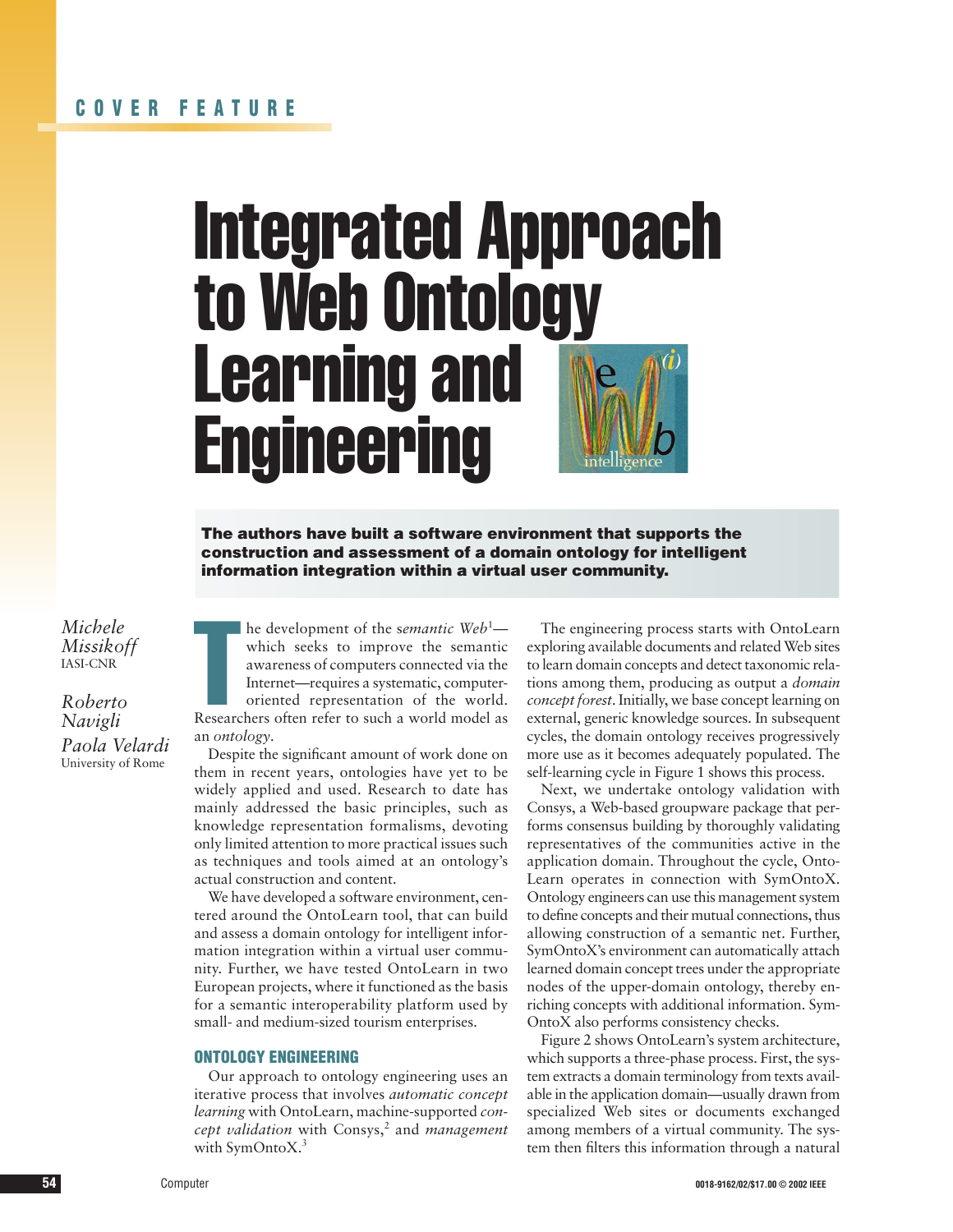

*Figure 1. Ontology engineering chain. The self-learning process consists of two cycles. First, knowledge engineers use SymOntoX to update and automatically correct the learned domain ontology, which OntoLearn uses to learn new concepts from new documents. Second, domain users and experts use ConSys to validate the automatically learned ontology, then forward their suggestions to the knowledge engineers, who implement them as updates to SymOntoX.*

language processor and applies several statistical techniques that use documents from different domains to perform contrastive analysis. This analysis identifies terminology used in the target domain but not seen in other domains.4

Second, the system semantically interprets terms, associating unambiguous concept identifiers with the extracted terms. Semantic interpretation is initially based on external, nondomain-specific knowledge sources. In our work, we use WordNet<sup>5</sup> and the SemCor semantically tagged corpus $<sup>6</sup>$  to per-</sup> form this function.

Third, we detect taxonomic and similarity relations among concepts, then generate a domain concept forest. We use SymOntoX to perform ontology matching by integrating the DCF with the existing upper ontology.

As Figure 2 shows, the first two modules seek to capture the domain terminology from available document repositories and Web documents. Terminology is often considered the surface realization of relevant domain concepts. However, in the absence of semantic interpretation, we cannot fully capture important semantic relationships between concepts, such as the *kind-of* generalization relation between *bus service* and *public transport service*, or the *instrument* relation between *bus* and *service*, which reveals that *bus service* is a service performed using a bus.

Capturing these relations—especially *kindship* relations—is clearly important for any ontologybased Web application. With these relations defined and in place, for example, a user could query the network for *hotel facility* and retrieve service descriptions that do not explicitly mention that term, but that do include terms such as *swimming pool* or *conference room*. Thus, OntoLearn's key function is semantic interpretation.



*Figure 2. OntoLearn's architecture supports a three-phase process of terminology extraction and filtering, semantic interpretation, and domain-concept-forest generation.*

# INTERPRETING TERMS SEMANTICALLY

Semantic interpretation associates an appropriate and unique concept identifier with each term in the ontology. Thus, even though the upper domain ontology does not include a given term, it can include a conceptual entry for the various senses of an atomic word—or for some substring of the term. For example, although the ontology associates no concepts with the complex term *room service*, it can include concept descriptions for the words *room* and *service* individually. Therefore, it should be possible to cre-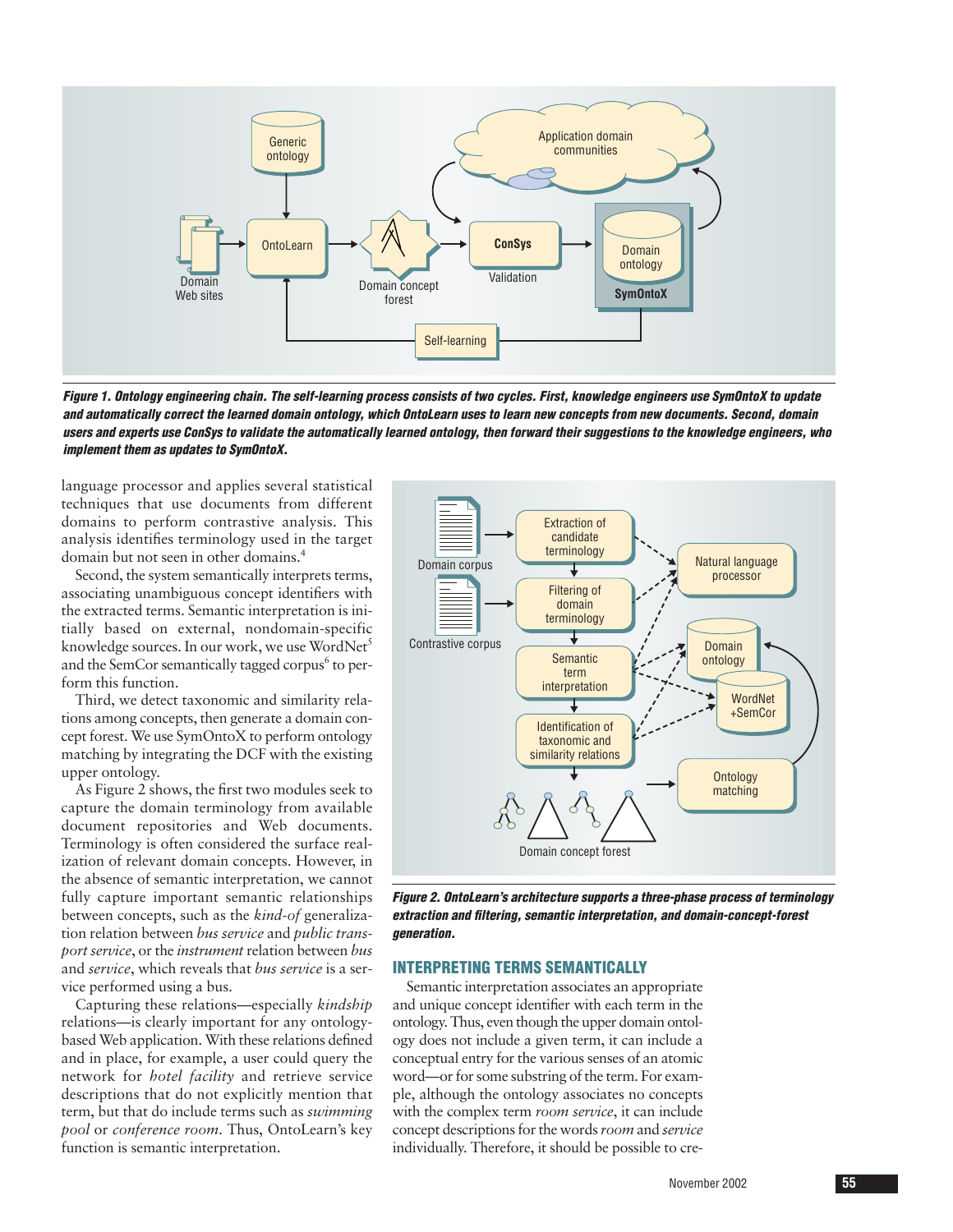

Figure 3. Semantic interpretation in OntoLearn. (a) A semantic net for the term room1; (b) intersecting semantic nets for two sense combina*tions; (c) common semantic patterns among the concepts transport3 and company1; and (d) a resulting domain concept tree rooted in service1.*

ate a definition for a given complex term by selecting the appropriate definition for each term component.

If the initial upper domain ontology is very small, we can work from a general-purpose ontology such as WordNet. WordNet uniquely identifies a word sense in two ways: with a set of terms called *synset* and a textual definition called *gloss.* For example, for the third sense of *transport*, the synset list would consist of the words *transportation*, *shipping*, and *transport*. The gloss textual definition of that third sense would be "the commercial enterprise of transporting goods and materials." WordNet codes other types of semantic relations as well, such as kind-of, part-of, and several types of similarity relations.

WordNet includes more than 120,000 words and 170,000 synsets, but very few domain terms. For example, the terms *transport* and *company* appear individually in WordNet, but the unique term *transport company* does not. The word transport has five senses as a noun, while company has nine, which yields 45 possible sense combinations for these two words.

Thus, when performing semantic interpretation we seek to identify the correct sense combination, as Figure 3 shows.4

Figure 3a shows that for each sense of each word in a term, OntoLearn automatically creates a semantic net—in this case, for the first sense of *room*. Symbols on each arrow identify the type of semantic relation: kind-of relations appear with an @ symbol, part-of relations with a # symbol, and gloss definitions with the word gloss.

Figure 3b shows that OntoLearn evaluates alternative sense combinations by intersecting and weighting common semantic patterns until it selects the best sense combinations. Once the individual terminology strings have been semantically interpreted, WordNet's kind-of and similarity relations are used to organize concepts into domain concept trees. Figure 3d shows one such tree rooted in the first sense of *service*: "work done by one person or group that benefits another."

Notice that the interpretation detects relations between concepts, not words. For example, in Figure 3d the first sense of *bus* and the fifth sense of *coach* fuse into a unique concept—they have the same synset in WordNet and the same gloss definition: "a vehicle carrying many passengers used for public transport"—but this relation does not hold for other senses of these two words. Further, in its first sense, bus is a kind of public transport, while in its third sense—"a car that is old and unreliable"—bus is a kind of *car*.

## RESULTS

Using OntoLearn on the Harmonise European project produced a remarkable increase in ontology building productivity. After one year of ontology engineering activities, tourism experts released the most general layer of the tourism ontology, which consisted of about 300 concepts. Subsequent use of the OntoLearn tool produced a significant acceler